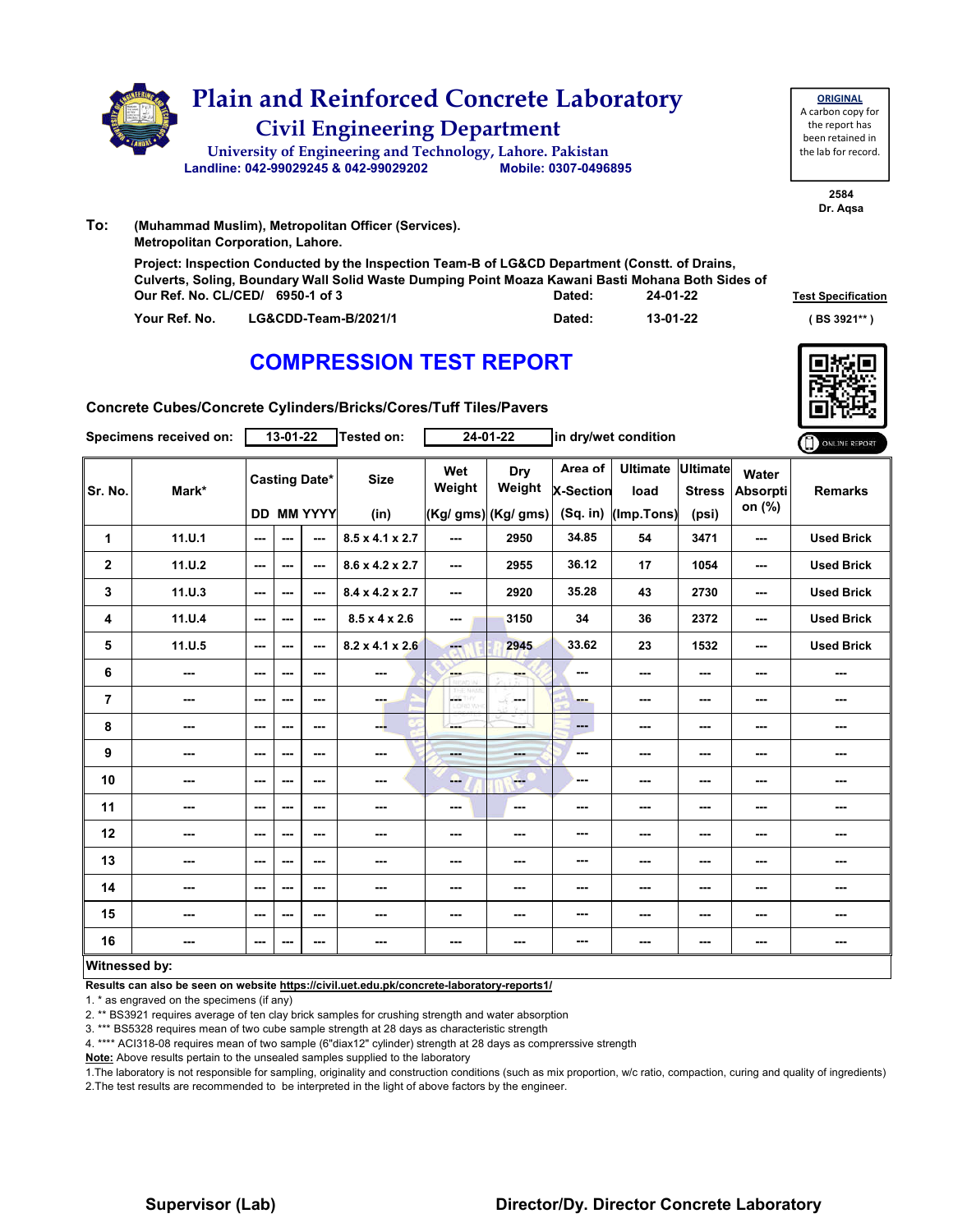

| <b>ORIGINAL</b>     |
|---------------------|
| A carbon copy for   |
| the report has      |
| been retained in    |
| the lab for record. |
|                     |

**2584 Dr. Aqsa**

**To: (Muhammad Muslim), Metropolitan Officer (Services). Metropolitan Corporation, Lahore.**

**Project: Inspection Conducted by the Inspection Team-B of LG&CD Department** 

|               | Our Ref. No. CL/CED/ 6950-2 of 3 | Dated: | 24-01-22 | <b>Test Specification</b>  |
|---------------|----------------------------------|--------|----------|----------------------------|
| Your Ref. No. | LG&CDD-Team-B/2021/1             | Dated: | 13-01-22 | $\epsilon$ ---- $\epsilon$ |

### **COMPRESSION TEST REPORT**

**Concrete Cubes/Concrete Cylinders/Bricks/Cores/Tuff Tiles/Pavers**

|                | Specimens received on:                    |          | $13 - 01 - 22$ |                                           | <b>Tested on:</b>           |                                | $24 - 01 - 22$                       |                                           | in dry/wet condition                  |                                           |                                    | ONLINE REPORT     |
|----------------|-------------------------------------------|----------|----------------|-------------------------------------------|-----------------------------|--------------------------------|--------------------------------------|-------------------------------------------|---------------------------------------|-------------------------------------------|------------------------------------|-------------------|
| Sr. No.        | Mark*                                     |          |                | <b>Casting Date*</b><br><b>DD MM YYYY</b> | <b>Size</b><br>(in)         | Wet<br>Weight                  | Dry<br>Weight<br>(Kg/ gms) (Kg/ gms) | Area of<br><b>X-Section</b><br>$(Sq.$ in) | <b>Ultimate</b><br>load<br>(Imp.Tons) | <b>Ultimate</b><br><b>Stress</b><br>(psi) | Water<br><b>Absorpti</b><br>on (%) | <b>Remarks</b>    |
| 1              | G.S.1                                     | ---      | ---            | $\sim$ $\sim$                             | $8.6 \times 4.1 \times 2.7$ | ---                            | 3070                                 | 35.26                                     | 43                                    | 2732                                      | ---                                | <b>Used Brick</b> |
| $\mathbf 2$    | (Machine Made)<br>G.S.2<br>(Machine Made) | $--$     | ---            | $\sim$ $\sim$                             | $8.5 \times 4 \times 2.6$   | ---                            | 2965                                 | 34                                        | 43                                    | 2833                                      | ---                                | <b>Used Brick</b> |
| 3              | 777.1                                     | ---      | ---            | $\sim$ $\sim$                             | $8.8 \times 4.1 \times 2.7$ | ---                            | 2835                                 | 36.08                                     | 12                                    | 745                                       | ---                                | <b>Used Brick</b> |
| 4              | 777.2                                     | ---      | ---            | $\overline{\phantom{a}}$                  | $8.6 \times 4.1 \times 2.8$ | ---                            | 2845                                 | 35.26                                     | 17                                    | 1080                                      | ---                                | <b>Used Brick</b> |
| 5              | $S-1$                                     | $--$     | ---            | $\sim$ $\sim$                             | $8.3 \times 3.9 \times 2.7$ | He is                          | 2705                                 | 32.37                                     | 43                                    | 2976                                      | ---                                | <b>Used Brick</b> |
| 6              | $S-2$                                     | $--$     | ---            | ---                                       | $8.2 \times 4 \times 2.6$   | ---                            | 2720                                 | 32.8                                      | 13                                    | 888                                       | ---                                | <b>Used Brick</b> |
| $\overline{7}$ | 11.1                                      | ---      | ---            | $\sim$ $\sim$                             | $8.3 \times 4 \times 2.7$   | $\frac{1}{2}$<br><b>ORD WH</b> | 2595                                 | 33.2                                      | 35                                    | 2361                                      | ---                                | <b>Used Brick</b> |
| 8              | 11.2                                      | $--$     | ---            | $\overline{\phantom{a}}$                  | $8.3 \times 4 \times 2.6$   | ---                            | 2530                                 | 33.2                                      | 14                                    | 945                                       | ---                                | <b>Used Brick</b> |
| 9              | $M.K-1$                                   | ---      | ---            | $- - -$                                   | $8.5 \times 4.1 \times 2.5$ | ---                            | 3040                                 | 34.85                                     | 45                                    | 2892                                      | ---                                | <b>Used Brick</b> |
| 10             | $M.K-2$                                   | ---      | ---            | $\sim$ $\sim$                             | $8.5 \times 4.1 \times 2.5$ | --                             | 3055                                 | 34.85                                     | 44                                    | 2828                                      | ---                                | <b>Used Brick</b> |
| 11             | <b>SM.1</b><br>(Machine Made)             | $- - -$  | ---            | $\sim$ $\sim$                             | $8.4 \times 4 \times 2.8$   | ---                            | 2890                                 | 33.6                                      | 26                                    | 1733                                      | ---                                | <b>Used Brick</b> |
| 12             | <b>SM.2</b><br>(Machine Made)             | ---      | ---            | ---                                       | $8.5 \times 4 \times 2.5$   | ---                            | 2560                                 | 34                                        | 37                                    | 2438                                      | ---                                | <b>Used Brick</b> |
| 13             |                                           | ---      | ---            | $\overline{\phantom{a}}$                  | ---                         | ---                            | ---                                  | ---                                       | ---                                   | ---                                       | ---                                | ---               |
| 14             | ---                                       | ---      | ---            | $\sim$ $\sim$                             | $\sim$ $\sim$               | ---                            | ---                                  | ---                                       | ---                                   | ---                                       | ---                                | ---               |
| 15             | ---                                       | ---      | ---            | ---                                       | ---                         | ---                            | ---                                  | ---                                       | ---                                   | ---                                       | ---                                | ---               |
| 16             | ---                                       | $\cdots$ | ---            | ---                                       | ---                         | ---                            | ---                                  | ---                                       | ---                                   | ---                                       | ---                                | ---               |
| Witnessed by:  |                                           |          |                |                                           |                             |                                |                                      |                                           |                                       |                                           |                                    |                   |

**Results can also be seen on website https://civil.uet.edu.pk/concrete-laboratory-reports1/**

1. \* as engraved on the specimens (if any)

2. \*\* BS3921 requires average of ten clay brick samples for crushing strength and water absorption

3. \*\*\* BS5328 requires mean of two cube sample strength at 28 days as characteristic strength

4. \*\*\*\* ACI318-08 requires mean of two sample (6"diax12" cylinder) strength at 28 days as comprerssive strength

**Note:** Above results pertain to the unsealed samples supplied to the laboratory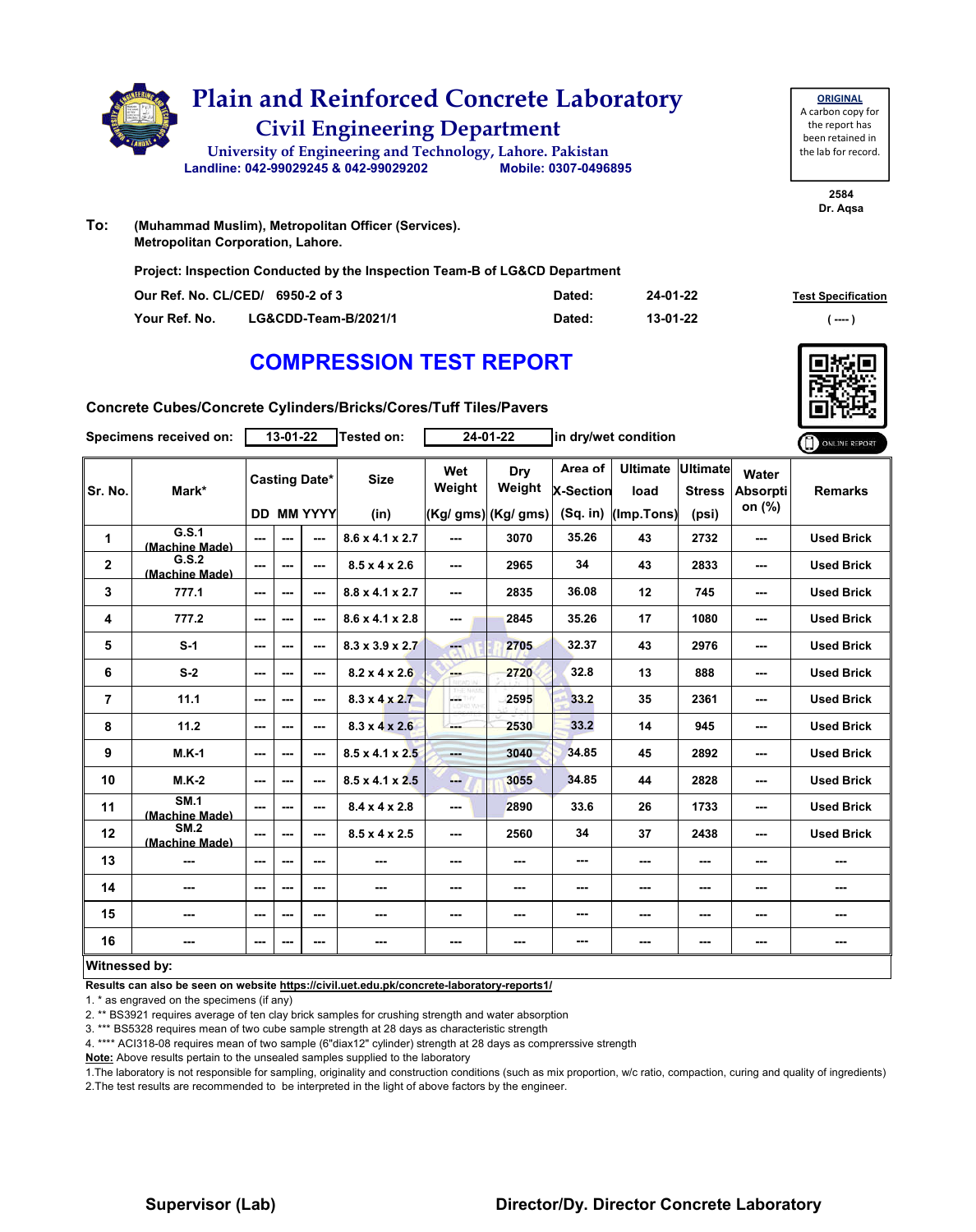

**ORIGINAL** A carbon copy for the report has been retained in the lab for record.

> **2584 Dr. Aqsa**

**To: (Muhammad Muslim), Metropolitan Officer (Services). Metropolitan Corporation, Lahore.**

**Project: Inspection Conducted by the Inspection Team-B of LG&CD Department** 

|               | Our Ref. No. CL/CED/ 6950-3 of 3 | Dated: | 24-01-22 | <b>Test Specification</b> |
|---------------|----------------------------------|--------|----------|---------------------------|
| Your Ref. No. | LG&CDD-Team-B/2021/1             | Dated: | 13-01-22 | $($ ---- )                |

# **COMPRESSION TEST REPORT**

**Concrete Cubes/Concrete Cylinders/Bricks/Cores/Tuff Tiles/Pavers**

|                         | Specimens received on:             |                          | $13 - 01 - 22$ |                                    | Tested on:                  |                          | $24 - 01 - 22$                       |                                           | in dry/wet condition                  |                                           |                             | ONLINE REPORT      |
|-------------------------|------------------------------------|--------------------------|----------------|------------------------------------|-----------------------------|--------------------------|--------------------------------------|-------------------------------------------|---------------------------------------|-------------------------------------------|-----------------------------|--------------------|
| Sr. No.                 | Mark*                              |                          |                | <b>Casting Date*</b><br>DD MM YYYY | <b>Size</b><br>(in)         | Wet<br>Weight            | Dry<br>Weight<br>(Kg/ gms) (Kg/ gms) | Area of<br><b>X-Section</b><br>$(Sq.$ in) | <b>Ultimate</b><br>load<br>(Imp.Tons) | <b>Ultimate</b><br><b>Stress</b><br>(psi) | Water<br>Absorpti<br>on (%) | <b>Remarks</b>     |
| 1                       | <b>Rectangular Red</b><br>$J-L-1$  | $\overline{\phantom{a}}$ | ---            | ---                                | $7.7 \times 3.8 \times 2.2$ | ---                      | 2815                                 | 29.26                                     | 89                                    | 6813                                      | ---                         | <b>Used Sample</b> |
| $\overline{\mathbf{2}}$ | <b>Rectangular Grey</b><br>$J-L-2$ | $\overline{a}$           | ---            | $- - -$                            | $7.7 \times 3.8 \times 2.2$ | $\sim$ $\sim$            | 2645                                 | 29.26                                     | 113                                   | 8651                                      | ---                         | <b>Used Sample</b> |
| 3                       | ---                                | $\overline{\phantom{a}}$ | ---            | ---                                | $\overline{\phantom{a}}$    | ---                      | ---                                  | ---                                       | ---                                   | $--$                                      | ---                         | ---                |
| 4                       | ---                                | $\overline{\phantom{a}}$ | ---            | ---                                | ---                         | ---                      | ---                                  | ---                                       | ---                                   | ---                                       | ---                         | ---                |
| 5                       | ---                                | $\sim$                   | ---            | ---                                | ---                         | ---                      | ---                                  | ---                                       | ---                                   | ---                                       | ---                         | ---                |
| 6                       | ---                                | $-$                      | ---            | ---                                | ---                         | ---                      | ---                                  | ---                                       | ---                                   | ---                                       | ---                         | ---                |
| $\overline{7}$          | ---                                | $\overline{\phantom{a}}$ | ---            | ---                                | ---                         | CETHY<br>CORD WH         | ---                                  | - -                                       | ---                                   | ---                                       | ---                         | ---                |
| 8                       | ---                                | $\overline{\phantom{a}}$ | ---            | $--$                               | ---                         | ---                      | <b>SHOP</b>                          | $\overline{a}$                            | ---                                   | ---                                       | ---                         | ---                |
| 9                       | ---                                | $\overline{\phantom{a}}$ | ---            | ---                                | ---                         | $- - -$                  | ---                                  | ---                                       | ---                                   | ---                                       | ---                         | ---                |
| 10                      | ---                                | $\sim$ $\sim$            | ---            | ---                                | ---                         | --                       | <b>Fee</b>                           | ---                                       | ---                                   | ---                                       | ---                         | ---                |
| 11                      | ---                                | $\sim$ $\sim$            | ---            | ---                                | $\cdots$                    | $\overline{\phantom{a}}$ | ---                                  | ---                                       | ---                                   | $--$                                      | ---                         | ---                |
| 12                      | ---                                | $\sim$                   | ---            | ---                                | $\overline{\phantom{a}}$    | ---                      | ---                                  | ---                                       | ---                                   | ---                                       | ---                         | ---                |
| 13                      | ---                                | $\sim$                   | ---            | ---                                | ---                         | ---                      | ---                                  | ---                                       | ---                                   | ---                                       | ---                         | ---                |
| 14                      | ---                                | $\sim$                   | ---            | ---                                | ---                         | ---                      | ---                                  | ---                                       | ---                                   | ---                                       | ---                         | ---                |
| 15                      | ---                                | $\sim$ $\sim$            | ---            | ---                                | ---                         | ---                      | ---                                  | ---                                       | ---                                   | ---                                       | ---                         | ---                |
| 16                      | ---                                | $\overline{\phantom{a}}$ | ---            | $--$                               | ---                         | ---                      | ---                                  | ---                                       | ---                                   | $--$                                      | ---                         | ---                |
| <b>Witnessed by:</b>    |                                    |                          |                |                                    |                             |                          |                                      |                                           |                                       |                                           |                             |                    |

#### **Witnessed by:**

**Results can also be seen on website https://civil.uet.edu.pk/concrete-laboratory-reports1/**

1. \* as engraved on the specimens (if any)

2. \*\* BS3921 requires average of ten clay brick samples for crushing strength and water absorption

3. \*\*\* BS5328 requires mean of two cube sample strength at 28 days as characteristic strength

4. \*\*\*\* ACI318-08 requires mean of two sample (6"diax12" cylinder) strength at 28 days as comprerssive strength

**Note:** Above results pertain to the unsealed samples supplied to the laboratory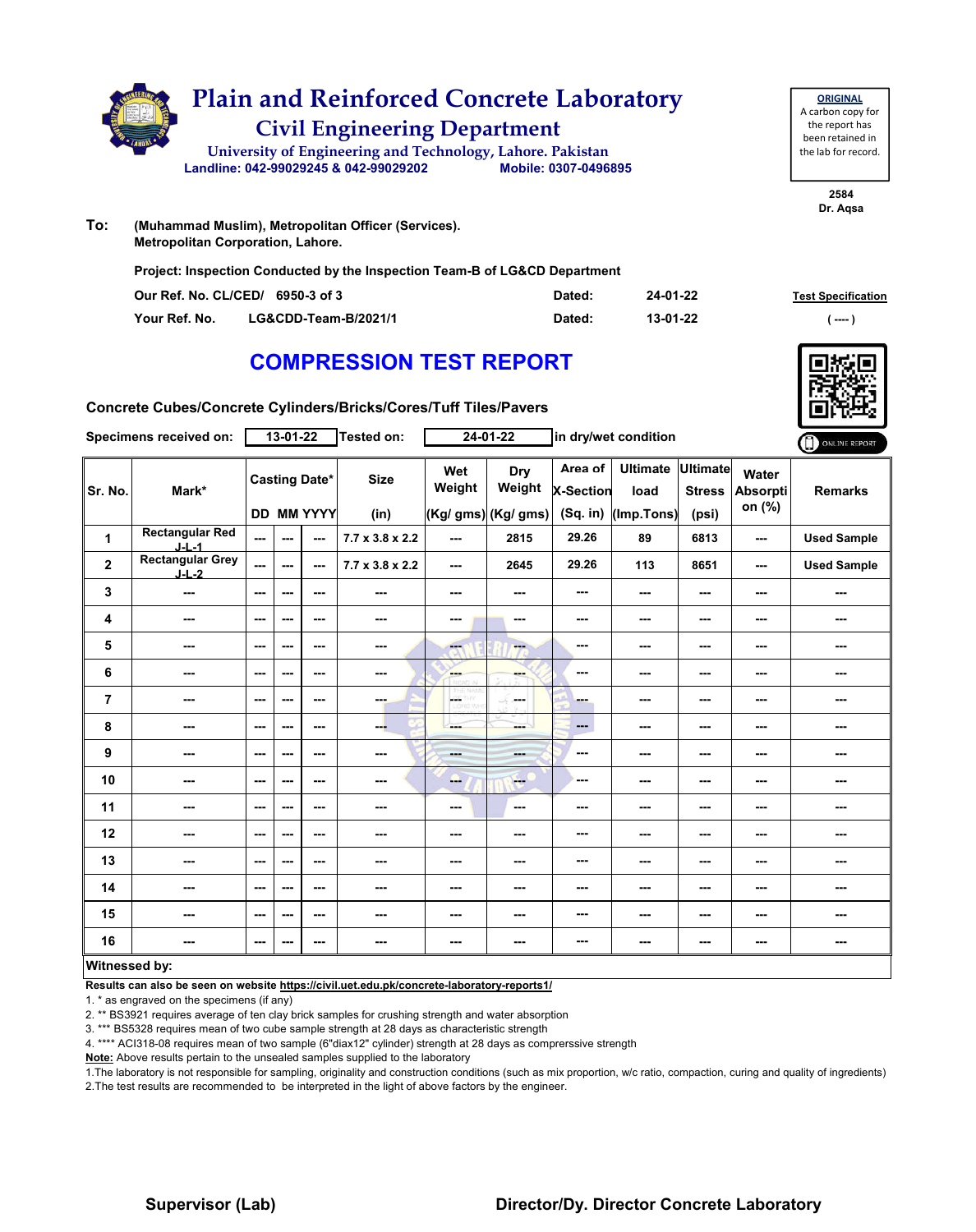

**Our Ref. No. CL/CED/ Dated: Test Specification 6951 Your Ref. No. APD/PMU/SBP/LHR/21/196 Dated: ( ---- ) Project: Construction of Playground for the Site the Completion of International Tennis Arena Lahore (GS # 552) 24-01-22 29-12-21**

### **COMPRESSION TEST REPORT**



**Concrete Cubes/Concrete Cylinders/Bricks/Cores/Tuff Tiles/Pavers**

|                | Specimens received on:   |                          | 05-01-22 |                                           | <b>Tested on:</b>           |                         | 24-01-22                                     | in dry/wet condition             |                                       |                                           |                                    | ONLINE REPORT  |
|----------------|--------------------------|--------------------------|----------|-------------------------------------------|-----------------------------|-------------------------|----------------------------------------------|----------------------------------|---------------------------------------|-------------------------------------------|------------------------------------|----------------|
| Sr. No.        | Mark*                    |                          |          | <b>Casting Date*</b><br><b>DD MM YYYY</b> | <b>Size</b><br>(in)         | Wet<br>Weight           | <b>Dry</b><br>Weight<br>$(Kg/gms)$ (Kg/ gms) | Area of<br>X-Section<br>(Sq. in) | <b>Ultimate</b><br>load<br>(Imp.Tons) | <b>Ultimate</b><br><b>Stress</b><br>(psi) | Water<br><b>Absorpti</b><br>on (%) | <b>Remarks</b> |
| 1              | 7MB                      | $\overline{\phantom{a}}$ | ---      | ---                                       | 8.8 x 4.3 x 2.8             | 3530                    | 3145                                         | 37.84                            | 30                                    | 1776                                      | 12.24                              | ---            |
| $\mathbf 2$    | 7MB                      | $\sim$                   | ---      | ---                                       | $8.9 \times 4.3 \times 2.9$ | 3600                    | 3210                                         | 38.27                            | 54                                    | 3161                                      | 12.15                              | ---            |
| 3              | 7MB                      | $\sim$                   | ---      | $\sim$                                    | $8.7 \times 4.3 \times 3$   | 3575                    | 3170                                         | 37.41                            | 41                                    | 2455                                      | 12.78                              | ---            |
| 4              | 9                        | $\overline{a}$           | ---      | ---                                       | $8.8 \times 4.3 \times 3$   | 3565                    | 3205                                         | 37.84                            | 69                                    | 4085                                      | 11.23                              | ---            |
| 5              | 9                        | $\sim$ $\sim$            | ---      | $\sim$                                    | $8.7 \times 4.3 \times 2.9$ | 3440                    | 3095                                         | 37.41                            | 51                                    | 3054                                      | 11.15                              | ---            |
| 6              | 9                        | $\overline{\phantom{a}}$ | ---      | ---                                       | $8.8 \times 4.3 \times 2.9$ | 3450                    | 3115                                         | 37.84                            | 46                                    | 2723                                      | 10.75                              | ---            |
| $\overline{7}$ | $\sim$                   | ---                      | ---      | ---                                       | ---                         | <b>GETHY</b><br>LORD WH | LE.<br>مسمار                                 | <b>PO 10</b>                     | ---                                   | ---                                       | ---                                | ---            |
| 8              | $\overline{\phantom{a}}$ | $\sim$                   | ---      | $\overline{\phantom{a}}$                  | ---                         | ---                     | ---                                          | $\qquad \qquad -$                | $\sim$ $\sim$                         | ---                                       | ---                                | ---            |
| 9              | ---                      | $\sim$                   | ---      | ---                                       | ---                         | ---                     | ---                                          | $\overline{\phantom{a}}$         | $\sim$ $\sim$                         | ---                                       | ---                                | ---            |
| 10             | ---                      | $\sim$                   | ---      | ---                                       | ---                         | ---                     | ---                                          | ---                              | ---                                   | ---                                       | ---                                | ---            |
| 11             | $\overline{\phantom{a}}$ | $\sim$ $\sim$            | ---      | ---                                       | ---                         | ---                     | $\overline{\phantom{a}}$                     | ---                              | ---                                   | ---                                       | ---                                | ---            |
| 12             | ---                      | $\sim$                   | ---      | ---                                       | ---                         | ---                     | ---                                          | ---                              | ---                                   | ---                                       | ---                                | ---            |
| 13             | ---                      | $-$                      | ---      | $-$                                       | ---                         | ---                     | ---                                          | ---                              | ---                                   | ---                                       | ---                                | ---            |
| 14             | $\overline{\phantom{a}}$ | $\sim$                   | ---      | ---                                       | ---                         | $\sim$                  | ---                                          | ---                              | ---                                   | ---                                       | ---                                | ---            |
| 15             | ---                      | ---                      | ---      | ---                                       | ---                         | ---                     | ---                                          | ---                              | ---                                   | ---                                       | ---                                | ---            |
| 16             | ---                      | $\overline{\phantom{a}}$ | ---      | $\sim$ $\sim$                             | ---                         | ---                     | ---                                          | ---                              | $\sim$ $\sim$                         | ---                                       | ---                                | ---            |
| Witnessed by:  |                          |                          |          |                                           |                             |                         |                                              |                                  |                                       |                                           |                                    |                |

### **Witnessed by:**

**Results can also be seen on website https://civil.uet.edu.pk/concrete-laboratory-reports1/**

1. \* as engraved on the specimens (if any)

2. \*\* BS3921 requires average of ten clay brick samples for crushing strength and water absorption

3. \*\*\* BS5328 requires mean of two cube sample strength at 28 days as characteristic strength

4. \*\*\*\* ACI318-08 requires mean of two sample (6"diax12" cylinder) strength at 28 days as comprerssive strength

**Note:** Above results pertain to the unsealed samples supplied to the laboratory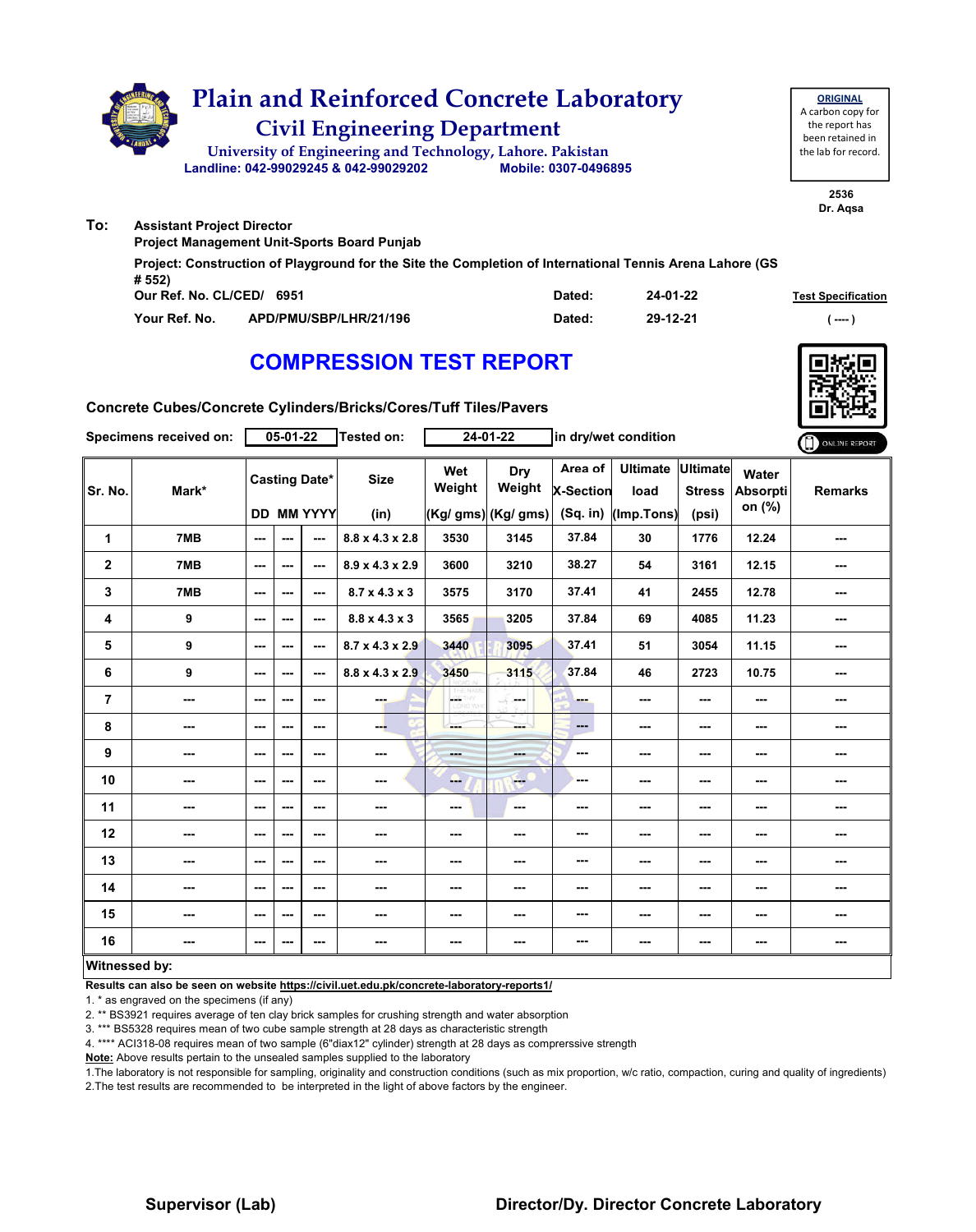

**2577 Dr. Aqsa**

**To: Construction Manager Galleria Designs, DHA, Lahore Cantt.**

| <b>Project: Nil</b>       |        |          |                           |
|---------------------------|--------|----------|---------------------------|
| Our Ref. No. CL/CED/ 6952 | Dated: | 24-01-22 | <b>Test Specification</b> |
| Your Ref. No.<br>Nil      | Dated: | 12-01-22 | (ASTM C39)                |

# **COMPRESSION TEST REPORT**

**Concrete Cubes/Concrete Cylinders/Bricks/Cores/Tuff Tiles/Pavers**

|                         | Specimens received on: |         | 12-01-22 |                      | Tested on:  |               | 24/01/2022           |                             | in dry/wet condition    |                                  |                                    | ONLINE REPORT       |
|-------------------------|------------------------|---------|----------|----------------------|-------------|---------------|----------------------|-----------------------------|-------------------------|----------------------------------|------------------------------------|---------------------|
| Sr. No.                 | Mark*                  |         |          | <b>Casting Date*</b> | <b>Size</b> | Wet<br>Weight | <b>Dry</b><br>Weight | Area of<br><b>X-Section</b> | <b>Ultimate</b><br>load | <b>Ultimate</b><br><b>Stress</b> | Water<br><b>Absorpti</b><br>on (%) | <b>Remarks</b>      |
|                         |                        |         |          | DD MM YYYY           | (in)        |               | (Kg/ gms) (Kg/ gms)  | (Sq. in)                    | (Imp.Tons)              | (psi)                            |                                    |                     |
| $\mathbf{1}$            | 3000 Psi               | 4       | 1        | 2022                 | 6Diax12     | $--$          | 12.2                 | 28.28                       | 18                      | 1426                             | ---                                | Non Engraved        |
| $\mathbf{2}$            | 3000 Psi               | 4       | 1        | 2022                 | 6Diax12     | ---           | 13                   | 28.28                       | 37                      | 2931                             | ---                                | <b>Non Engraved</b> |
| 3                       | 3000 Psi               | 4       | 1        | 2022                 | 6Diax12     | ---           | 14                   | 28.28                       | 29                      | 2297                             | ---                                | <b>Non Engraved</b> |
| 4                       | 3000 Psi               | 4       | 1        | 2022                 | 6Diax12     | ---           | 12                   | 28.28                       | 16                      | 1267                             | ---                                | <b>Non Engraved</b> |
| 5                       | 3000 Psi               | 4       | 1        | 2022                 | 6Diax12     | ---           | 12.8                 | 28.28                       | 29                      | 2297                             | ---                                | Non Engraved        |
| 6                       | 3000 Psi               | 4       | 1        | 2022                 | 6Diax12     | <b>AMP</b>    | 12.8                 | 28.28                       | 28                      | 2218                             | ---                                | <b>Non Engraved</b> |
| $\overline{\mathbf{r}}$ | ---                    | ---     | ---      | ---                  | ---         | ÷             | <b>Security</b>      | ---                         | ---                     | ---                              | ---                                | ---                 |
| 8                       | ---                    | ---     | ---      | ---                  | ---         |               | ---                  | ---                         | ---                     | $--$                             | ---                                | ---                 |
| 9                       | ---                    | ---     | ---      | ---                  | ---         | ---           | ---                  | ---                         | ---                     | ---                              | ---                                | ---                 |
| 10                      | ---                    | ---     | ---      | ---                  | ---         | ---           | $-$                  | ---                         | ---                     | ---                              | ---                                | ---                 |
| 11                      | ---                    | ---     | ---      | ---                  | ---         | $--$          | ---                  | ---                         | ---                     | ---                              | ---                                | ---                 |
| 12                      | ---                    | ---     | ---      | ---                  | ---         | ---           | ---                  | ---                         | ---                     | ---                              | ---                                | ---                 |
| 13                      | ---                    | ---     | ---      | ---                  | ---         | ---           | ---                  | ---                         | ---                     | $--$                             | ---                                | ---                 |
| 14                      | ---                    | ---     | ---      | ---                  | ---         | ---           | ---                  | ---                         | ---                     | ---                              | ---                                | ---                 |
| 15                      | ---                    | ---     | ---      | ---                  | ---         | ---           | ---                  | ---                         | ---                     | ---                              | ---                                | ---                 |
| 16                      | ---                    | $- - -$ |          | ---                  | ---         | ---           | ---                  | ---                         | ---                     | ---                              | ---                                | ---                 |
|                         | Witnessed by: Nil      |         |          |                      |             |               |                      |                             |                         |                                  |                                    |                     |

**Results can also be seen on website https://civil.uet.edu.pk/concrete-laboratory-reports1/**

1. \* as engraved on the specimens (if any)

2. \*\* BS3921 requires average of ten clay brick samples for crushing strength and water absorption

3. \*\*\* BS5328 requires mean of two cube sample strength at 28 days as characteristic strength

4. \*\*\*\* ACI318-08 requires mean of two sample (6"diax12" cylinder) strength at 28 days as comprerssive strength

**Note:** Above results pertain to the unsealed samples supplied to the laboratory

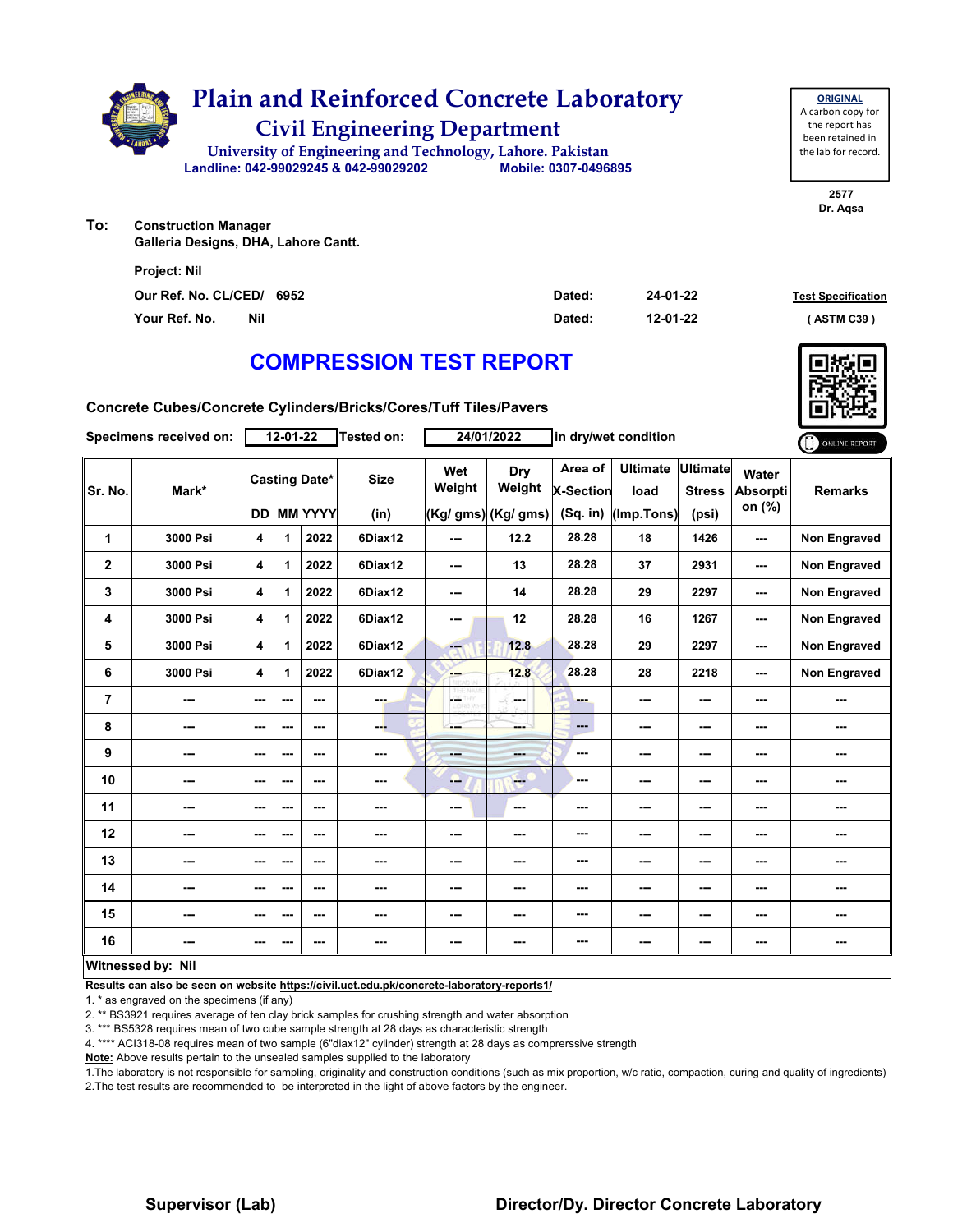

| <b>ORIGINAL</b>     |
|---------------------|
| A carbon copy for   |
| the report has      |
| been retained in    |
| the lab for record. |
|                     |

**2619 Dr. Aqsa**

**To: Rao Farman Ali Construction Company Main Ferozepur Road, Lahore. (Client: Descon Oxychem Limited).**

**Project: Civil Work H2 Recycle Compressor.** 

| Our Ref. No. CL/CED/ 6953 | Dated: | 24-01-22 | <b>Test Specification</b> |
|---------------------------|--------|----------|---------------------------|
| Your Ref. No.<br>Nil      | Dated: | 19-01-22 | (ASTM C39)                |

# **COMPRESSION TEST REPORT**



**Concrete Cubes/Concrete Cylinders/Bricks/Cores/Tuff Tiles/Pavers**

|                | Specimens received on: |               | $19-01-22$ |                                           | Tested on:          |                         | 24/01/2022                           |                                           | in dry/wet condition                  |                                           |                             | ONLINE REPORT       |
|----------------|------------------------|---------------|------------|-------------------------------------------|---------------------|-------------------------|--------------------------------------|-------------------------------------------|---------------------------------------|-------------------------------------------|-----------------------------|---------------------|
| Sr. No.        | Mark*                  |               |            | <b>Casting Date*</b><br><b>DD MM YYYY</b> | <b>Size</b><br>(in) | Wet<br>Weight           | Dry<br>Weight<br>(Kg/ gms) (Kg/ gms) | Area of<br><b>X-Section</b><br>$(Sq.$ in) | <b>Ultimate</b><br>load<br>(Imp.Tons) | <b>Ultimate</b><br><b>Stress</b><br>(psi) | Water<br>Absorpti<br>on (%) | <b>Remarks</b>      |
| 1              | Grade C30              | 11            | 1          | 2022                                      | 6Diax12             | ---                     | 13.4                                 | 28.28                                     | 8                                     | 634                                       | ---                         | <b>Non Engraved</b> |
| $\mathbf 2$    | Grade C30              | 11            | 1          | 2022                                      | 6Diax12             | $\sim$ $\sim$           | 13.2                                 | 28.28                                     | 14                                    | 1109                                      | ---                         | Non Engraved        |
| 3              | ---                    | $--$          | ---        | ---                                       | $\overline{a}$      | ---                     | ---                                  | ---                                       | ---                                   | ---                                       | ---                         | ---                 |
| 4              | ---                    | $\sim$ $\sim$ | ---        | ---                                       | ---                 | ---                     | $\sim$                               | ---                                       | ---                                   | $--$                                      | ---                         | ---                 |
| 5              | $\sim$                 | $\sim$ $\sim$ | ---        | $- - -$                                   | ---                 | $\overline{\mathbf{a}}$ | ---                                  | ---                                       | ---                                   | ---                                       | ---                         | ---                 |
| 6              | ---                    | ---           | ---        | ---                                       | $\cdots$            | <b>SHOP</b>             | ---                                  | ---                                       | ---                                   | ---                                       | ---                         | ---                 |
| $\overline{7}$ | ---                    | ---           | ---        | ---                                       | ---                 | <b>OETHY</b>            | محمد                                 | ш.                                        | ---                                   | ---                                       | ---                         | ---                 |
| 8              | ---                    | $\sim$ $\sim$ | ---        | ---                                       | ---                 | ---                     | ---                                  | ---                                       | ---                                   | $--$                                      | ---                         | ---                 |
| 9              | ---                    | $\sim$ $\sim$ | ---        | $--$                                      | $\frac{1}{2}$       | <b>Barbara</b>          | ---                                  | ---                                       | ---                                   | ---                                       | ---                         | ---                 |
| 10             | ---                    | $--$          | ---        | $--$                                      | ---                 | ---                     | <b>Here</b>                          | ---                                       | ---                                   | ---                                       | ---                         | ---                 |
| 11             | ---                    | $--$          | ---        | ---                                       | ---                 | ---                     | $\sim$                               | ---                                       | ---                                   | ---                                       | ---                         | ---                 |
| 12             | $\sim$                 | $\sim$ $\sim$ | ---        | ---                                       | $\sim$              | ---                     | ---                                  | ---                                       | ---                                   | ---                                       | ---                         | ---                 |
| 13             | ---                    | ---           | ---        | ---                                       | ---                 | ---                     | ---                                  | ---                                       | ---                                   | ---                                       | ---                         | ---                 |
| 14             | ---                    | $--$          | ---        | $--$                                      | ---                 | ---                     | ---                                  | ---                                       | ---                                   | ---                                       | ---                         | ---                 |
| 15             | ---                    | $\sim$ $\sim$ | ---        | ---                                       | ---                 | ---                     |                                      | ---                                       | ---                                   | ---                                       | ---                         | ---                 |
| 16             | ---                    | ---           | ---        | ---                                       | $\sim$              | ---                     | ---                                  | ---                                       | ---                                   | ---                                       | ---                         | ---                 |
|                | Witnessed by: Nil      |               |            |                                           |                     |                         |                                      |                                           |                                       |                                           |                             |                     |

### **Witnessed by: Nil**

**Results can also be seen on website https://civil.uet.edu.pk/concrete-laboratory-reports1/**

1. \* as engraved on the specimens (if any)

2. \*\* BS3921 requires average of ten clay brick samples for crushing strength and water absorption

3. \*\*\* BS5328 requires mean of two cube sample strength at 28 days as characteristic strength

4. \*\*\*\* ACI318-08 requires mean of two sample (6"diax12" cylinder) strength at 28 days as comprerssive strength

**Note:** Above results pertain to the unsealed samples supplied to the laboratory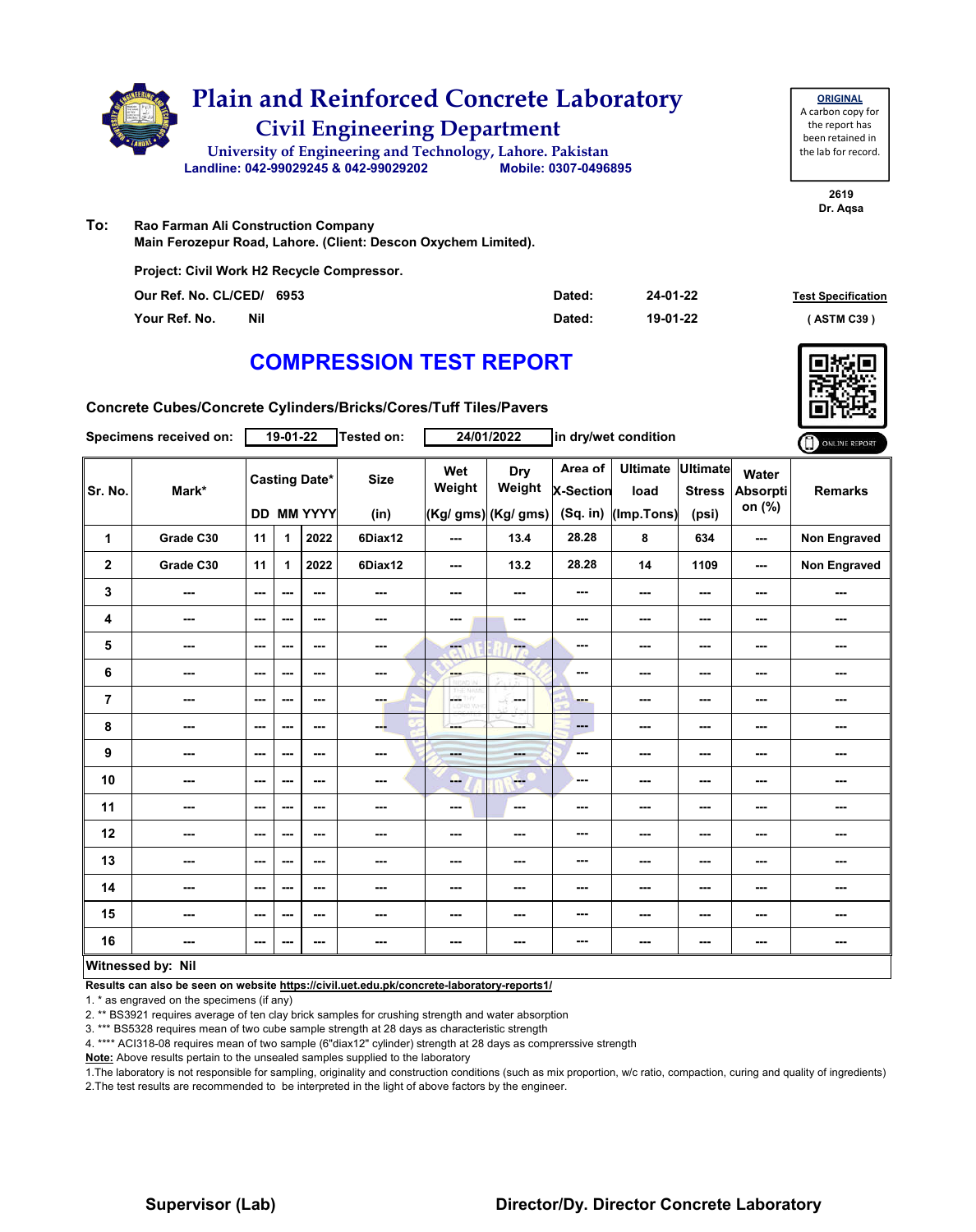

|               |                           | & Footing from Grid H-I & Line 05 to 08), (Contractor; M/s Ghousia & Construction Pvt. Ltd.) |          |                           |  |  |  |  |  |  |  |  |
|---------------|---------------------------|----------------------------------------------------------------------------------------------|----------|---------------------------|--|--|--|--|--|--|--|--|
|               | Our Ref. No. CL/CED/ 6954 | Dated:                                                                                       | 24-01-22 | <b>Test Specification</b> |  |  |  |  |  |  |  |  |
| Your Ref. No. | G3/DHA-NLD/RE/023         | Dated:                                                                                       | 11-01-22 | (ASTM C39)                |  |  |  |  |  |  |  |  |



**Concrete Cubes/Concrete Cylinders/Bricks/Cores/Tuff Tiles/Pavers**

|                | Specimens received on:   |                          | 12-01-22 |                                    | Tested on:          |                          | 24/01/2022                                                                                                                                                                                                                                                                                                                                                                                                            |                                  | in dry/wet condition                  |                                           |                                    | ONLINE REPORT  |
|----------------|--------------------------|--------------------------|----------|------------------------------------|---------------------|--------------------------|-----------------------------------------------------------------------------------------------------------------------------------------------------------------------------------------------------------------------------------------------------------------------------------------------------------------------------------------------------------------------------------------------------------------------|----------------------------------|---------------------------------------|-------------------------------------------|------------------------------------|----------------|
| Sr. No.        | Mark*                    |                          |          | <b>Casting Date*</b><br>DD MM YYYY | <b>Size</b><br>(in) | Wet<br>Weight            | <b>Dry</b><br>Weight<br>(Kg/ gms) (Kg/ gms)                                                                                                                                                                                                                                                                                                                                                                           | Area of<br>X-Section<br>(Sq. in) | <b>Ultimate</b><br>load<br>(Imp.Tons) | <b>Ultimate</b><br><b>Stress</b><br>(psi) | Water<br><b>Absorpti</b><br>on (%) | <b>Remarks</b> |
| $\mathbf{1}$   | ---                      | 31                       | 12       | 2021                               | 6Diax12             | $\overline{\phantom{a}}$ | 14                                                                                                                                                                                                                                                                                                                                                                                                                    | 28.28                            | 65                                    | 5149                                      | $\sim$ $\sim$                      | Non Engraved   |
| $\mathbf{2}$   | ---                      | 31                       | 12       | 2021                               | 6Diax12             | $--$                     | 13.8                                                                                                                                                                                                                                                                                                                                                                                                                  | 28.28                            | 71                                    | 5624                                      | $\sim$ $\sim$                      | Non Engraved   |
| 3              | $\sim$                   | $\sim$                   | ---      | $--$                               | $\sim$              | ---                      | ---                                                                                                                                                                                                                                                                                                                                                                                                                   | ---                              | ---                                   | ---                                       | $\sim$ $\sim$                      | ---            |
| 4              | $\sim$                   | $-$                      | ---      | ---                                | ---                 | ---                      | ---                                                                                                                                                                                                                                                                                                                                                                                                                   | ---                              | ---                                   | ---                                       | ---                                | ---            |
| 5              | $\sim$                   | $\overline{\phantom{a}}$ | ---      | ---                                | $\sim$              | ---                      | ---                                                                                                                                                                                                                                                                                                                                                                                                                   | ---                              | ---                                   | ---                                       | $- - -$                            | ---            |
| 6              | ---                      | $\overline{\phantom{a}}$ | ---      | ---                                | ---                 | <b>Albert</b>            | ---                                                                                                                                                                                                                                                                                                                                                                                                                   | ---                              | ---                                   | ---                                       | ---                                | ---            |
| $\overline{7}$ | $\overline{\phantom{a}}$ | $\sim$ $\sim$            | ---      | $--$                               | man.                | OETHY<br>LORD WH         | in an                                                                                                                                                                                                                                                                                                                                                                                                                 | ---                              | $--$                                  | ---                                       | ---                                | ---            |
| 8              | ---                      | $\sim$                   | ---      | ---                                | ---                 | ---                      | ---                                                                                                                                                                                                                                                                                                                                                                                                                   | ---                              | ---                                   | ---                                       | ---                                | ---            |
| 9              | ---                      | $\overline{\phantom{a}}$ | ---      | $--$                               | ---                 | ---                      | <b>AND</b>                                                                                                                                                                                                                                                                                                                                                                                                            | ---                              | ---                                   | ---                                       | ---                                | ---            |
| 10             | ---                      | $\overline{\phantom{a}}$ | ---      | ---                                | ---                 | ---                      | $\frac{1}{1-\frac{1}{1-\frac{1}{1-\frac{1}{1-\frac{1}{1-\frac{1}{1-\frac{1}{1-\frac{1}{1-\frac{1}{1-\frac{1}{1-\frac{1}{1-\frac{1}{1-\frac{1}{1-\frac{1}{1-\frac{1}{1-\frac{1}{1-\frac{1}{1-\frac{1}{1-\frac{1}{1-\frac{1}{1-\frac{1}{1-\frac{1}{1-\frac{1}{1-\frac{1}{1-\frac{1}{1-\frac{1}{1-\frac{1}{1-\frac{1}{1-\frac{1}{1-\frac{1}{1-\frac{1}{1-\frac{1}{1-\frac{1}{1-\frac{1}{1-\frac{1}{1-\frac{1}{1-\frac{1$ | ---                              | ---                                   | ---                                       | ---                                | ---            |
| 11             | $--$                     | $\overline{\phantom{a}}$ | ---      | ---                                | ---                 | ---                      | ---                                                                                                                                                                                                                                                                                                                                                                                                                   | ---                              | ---                                   | ---                                       | ---                                | ---            |
| 12             | ---                      | $\overline{\phantom{a}}$ | ---      | ---                                | ---                 | ---                      | ---                                                                                                                                                                                                                                                                                                                                                                                                                   | ---                              | ---                                   | ---                                       | ---                                | ---            |
| 13             | ---                      | $\sim$                   | ---      | $--$                               | ---                 | ---                      | ---                                                                                                                                                                                                                                                                                                                                                                                                                   | ---                              | ---                                   | ---                                       | ---                                |                |
| 14             | ---                      | $-$                      | ---      | ---                                | ---                 | ---                      | ---                                                                                                                                                                                                                                                                                                                                                                                                                   | ---                              | ---                                   | ---                                       | ---                                | ---            |
| 15             | $- - -$                  | $\sim$ $\sim$            | ---      | ---                                | ---                 | ---                      | ---                                                                                                                                                                                                                                                                                                                                                                                                                   | ---                              | ---                                   | ---                                       | ---                                | ---            |
| 16             | ---                      | $\sim$                   | ---      | $--$                               | ---                 | ---                      | ---                                                                                                                                                                                                                                                                                                                                                                                                                   | ---                              | ---                                   | ---                                       | ---                                | ---            |
|                | Witnessed by: Nil        |                          |          |                                    |                     |                          |                                                                                                                                                                                                                                                                                                                                                                                                                       |                                  |                                       |                                           |                                    |                |

### **Witnessed by: Nil**

**Results can also be seen on website https://civil.uet.edu.pk/concrete-laboratory-reports1/**

1. \* as engraved on the specimens (if any)

2. \*\* BS3921 requires average of ten clay brick samples for crushing strength and water absorption

3. \*\*\* BS5328 requires mean of two cube sample strength at 28 days as characteristic strength

4. \*\*\*\* ACI318-08 requires mean of two sample (6"diax12" cylinder) strength at 28 days as comprerssive strength

**Note:** Above results pertain to the unsealed samples supplied to the laboratory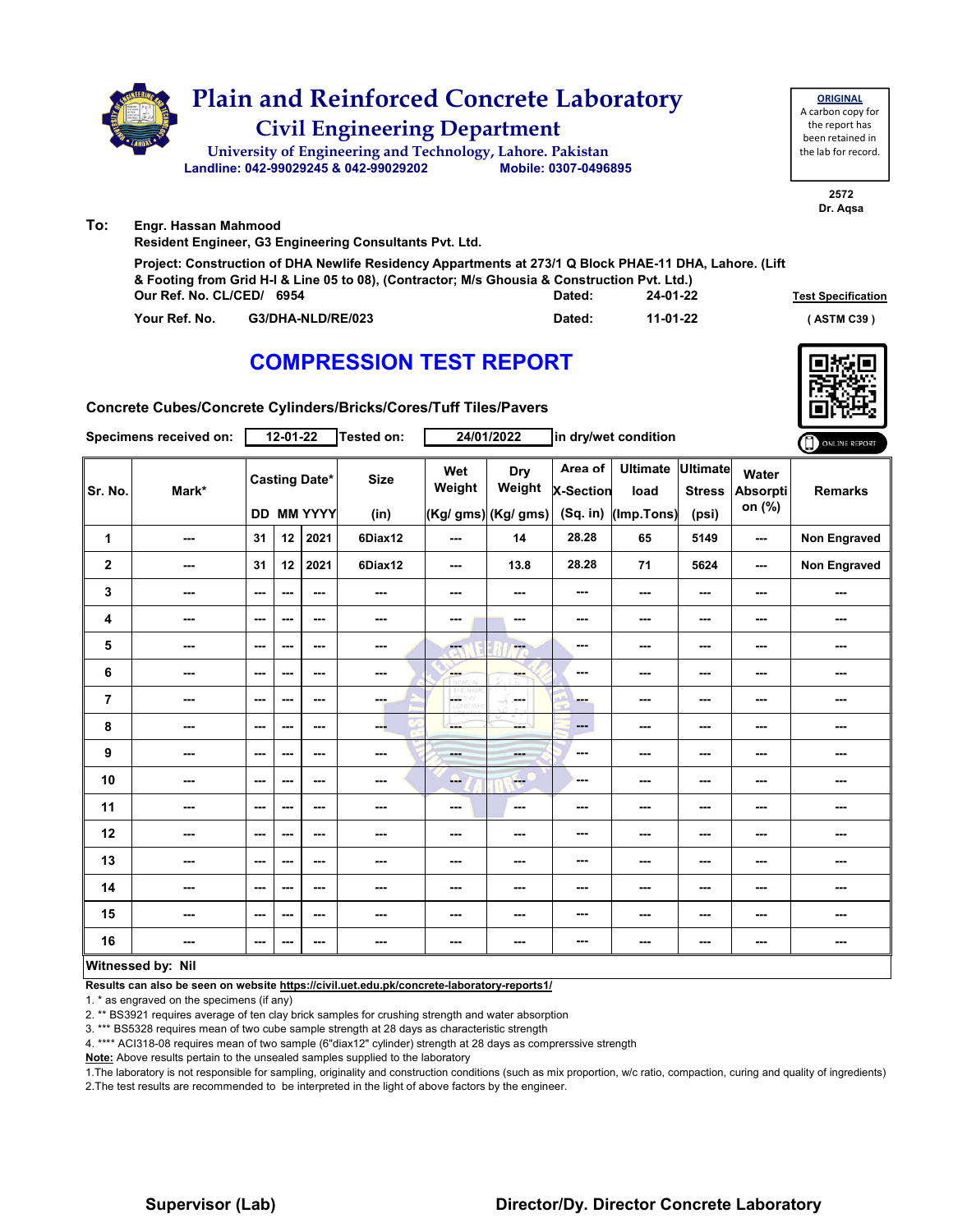

**Your Ref. No. G3/DHA-NLD/RE/022 Dated: ( ASTM C39 )**

**11-01-22**

### **COMPRESSION TEST REPORT**

**Concrete Cubes/Concrete Cylinders/Bricks/Cores/Tuff Tiles/Pavers**

|             | Specimens received on: |      | $12 - 01 - 22$           |                                           | Tested on:          |                          | 24/01/2022                           | in dry/wet condition                      |                                       |                                           | ONLINE REPORT               |                     |
|-------------|------------------------|------|--------------------------|-------------------------------------------|---------------------|--------------------------|--------------------------------------|-------------------------------------------|---------------------------------------|-------------------------------------------|-----------------------------|---------------------|
| Sr. No.     | Mark*                  |      |                          | <b>Casting Date*</b><br><b>DD MM YYYY</b> | <b>Size</b><br>(in) | Wet<br>Weight            | Dry<br>Weight<br>(Kg/ gms) (Kg/ gms) | Area of<br><b>X-Section</b><br>$(Sq.$ in) | <b>Ultimate</b><br>load<br>(Imp.Tons) | <b>Ultimate</b><br><b>Stress</b><br>(psi) | Water<br>Absorpti<br>on (%) | <b>Remarks</b>      |
| 1           | ---                    | 29   | 12                       | 2021                                      | 6Diax12             | $--$                     | 14                                   | 28.28                                     | 68                                    | 5386                                      | $\sim$                      | <b>Non Engraved</b> |
| $\mathbf 2$ | ---                    | 29   | 12                       | 2021                                      | 6Diax12             | $\sim$ $\sim$            | 14                                   | 28.28                                     | 57                                    | 4515                                      | $\sim$ $\sim$               | Non Engraved        |
| 3           | ---                    | 29   | 12                       | 2021                                      | 6Diax12             | ---                      | 13                                   | 28.28                                     | 65                                    | 5149                                      | $\sim$ $\sim$               | Non Engraved        |
| 4           | ---                    | $--$ | ---                      | $--$                                      |                     | ---                      | ---                                  | ---                                       | $\overline{\phantom{a}}$              | ---                                       | $\sim$                      | ---                 |
| 5           | ---                    | ---  | ---                      | $--$                                      | ---                 | ---                      | ---                                  | ---                                       | ---                                   | ---                                       | $\sim$                      | ---                 |
| 6           | ---                    | ---  | ---                      | $--$                                      | ---                 | <b>SHOP</b>              | ---                                  | ---                                       | ---                                   | ---                                       | ---                         | ---                 |
| 7           | ---                    | ---  | ---                      | ---                                       | ---                 | L.<br>HY.                | ---                                  | <b>Barbara</b>                            | ---                                   | ---                                       | ---                         | ---                 |
| 8           | ---                    | ---  | ---                      | ---                                       | ---                 | ---                      | ---                                  | ---                                       | ---                                   | ---                                       | ---                         | ---                 |
| 9           | ---                    | $--$ | $\cdots$                 | $--$                                      | ---                 | ---                      | ---                                  | ---                                       | ---                                   | ---                                       | ---                         | ---                 |
| 10          | ---                    | ---  | ---                      | ---                                       | ---                 | --                       | $-$                                  | ---                                       | ---                                   | ---                                       | ---                         | ---                 |
| 11          | ---                    | ---  | ---                      | ---                                       | ---                 | $\overline{\phantom{a}}$ | ---                                  | ---                                       | ---                                   | ---                                       | ---                         | ---                 |
| 12          | ---                    | ---  | $\overline{\phantom{a}}$ | ---                                       | ---                 | ---                      | ---                                  | ---                                       | ---                                   | ---                                       | ---                         |                     |
| 13          | ---                    | $--$ | $\overline{\phantom{a}}$ | $--$                                      | ---                 | $\overline{\phantom{a}}$ | ---                                  | ---                                       | ---                                   | ---                                       | $\sim$                      |                     |
| 14          | ---                    | ---  | ---                      | ---                                       |                     | ---                      | ---                                  | ---                                       | ---                                   | ---                                       | ---                         | ---                 |
| 15          | ---                    | ---  | ---                      | ---                                       | ---                 | ---                      | ---                                  | ---                                       | ---                                   | ---                                       | ---                         | ---                 |
| 16          | ---                    | $--$ | ---                      | ---                                       | ---                 | ---                      | ---                                  | ---                                       | ---                                   | ---                                       | ---                         | ---                 |
|             | Mitnoccod by: Nil      |      |                          |                                           |                     |                          |                                      |                                           |                                       |                                           |                             |                     |

#### **Witnessed by: Nil**

**Results can also be seen on website https://civil.uet.edu.pk/concrete-laboratory-reports1/**

1. \* as engraved on the specimens (if any)

2. \*\* BS3921 requires average of ten clay brick samples for crushing strength and water absorption

3. \*\*\* BS5328 requires mean of two cube sample strength at 28 days as characteristic strength

4. \*\*\*\* ACI318-08 requires mean of two sample (6"diax12" cylinder) strength at 28 days as comprerssive strength

**Note:** Above results pertain to the unsealed samples supplied to the laboratory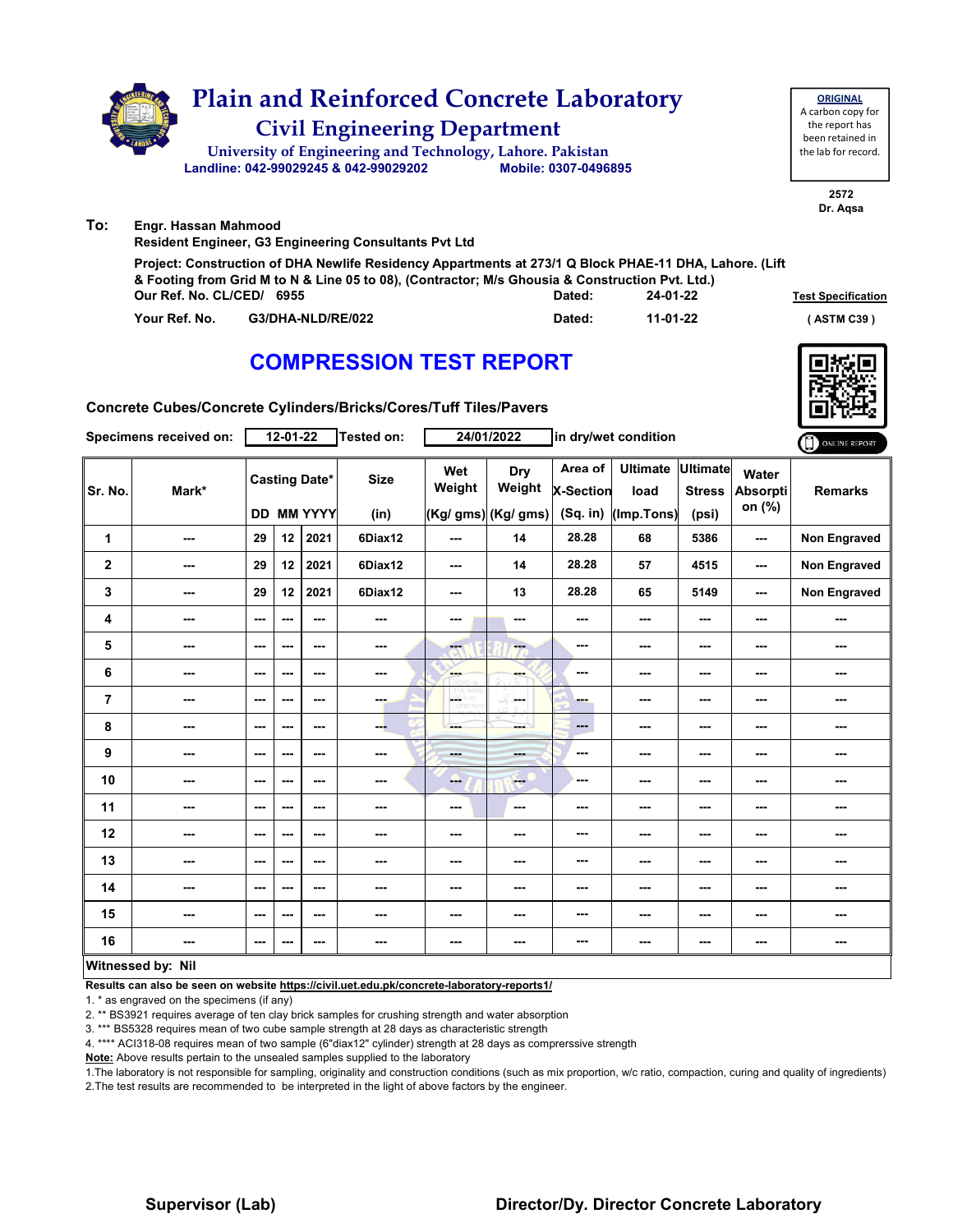|     | <b>Plain and Reinforced Concrete Laboratory</b><br><b>Civil Engineering Department</b><br>University of Engineering and Technology, Lahore. Pakistan<br>Landline: 042-99029245 & 042-99029202<br>Mobile: 0307-0496895 | <b>ORIGINAL</b><br>A carbon copy for<br>the report has<br>been retained in<br>the lab for record. |  |
|-----|-----------------------------------------------------------------------------------------------------------------------------------------------------------------------------------------------------------------------|---------------------------------------------------------------------------------------------------|--|
| To: | <b>Sub Divisional Officer</b>                                                                                                                                                                                         | 2617<br>Dr. Agsa                                                                                  |  |
|     | <b>Buildings Sub Division No. 22 Lahore</b>                                                                                                                                                                           |                                                                                                   |  |
|     | Project: Establishment of Fish Seed Hatchery and Creation of Research Facility at Bhaseen, Lahore ADP<br>No. 6645 for the Year 2021-22.                                                                               |                                                                                                   |  |

| Our Ref. No. CL/CED/ 6956 |         | Dated: | 24-01-22  | <b>Test Specification</b> |
|---------------------------|---------|--------|-----------|---------------------------|
| Your Ref. No.             | 05/22nd | Dated: | 17/1/2022 | (BS 1881-116 )            |

**Concrete Cubes/Concrete Cylinders/Bricks/Cores/Tuff Tiles/Pavers**

|                | Specimens received on: |         | 19/1/2022                |                                           | Tested on:          |                                                          | 24/01/2022                             |                                    | in dry/wet condition                  |                                    |                                    | O ONLINE REPORT |
|----------------|------------------------|---------|--------------------------|-------------------------------------------|---------------------|----------------------------------------------------------|----------------------------------------|------------------------------------|---------------------------------------|------------------------------------|------------------------------------|-----------------|
| Sr. No.        | Mark*                  |         |                          | <b>Casting Date*</b><br><b>DD MM YYYY</b> | <b>Size</b><br>(in) | Wet<br>Weight                                            | Dry<br>Weight<br>$ (Kg/gms) $ (Kg/gms) | Area of<br>X-Section<br>$(Sq.$ in) | <b>Ultimate</b><br>load<br>(Imp.Tons) | Ultimate<br><b>Stress</b><br>(psi) | Water<br><b>Absorpti</b><br>on (%) | <b>Remarks</b>  |
| 1              | C.C 1:2:4              | 21      | 12 <sup>2</sup>          | 2021                                      | 6x6x6               | $\sim$ $\sim$                                            | 8.4                                    | 36                                 | 45                                    | 2800                               | $\sim$ $\sim$                      | Engraved        |
| $\mathbf 2$    | C.C 1:2:4              | 21      | 12                       | 2021                                      | 6x6x6               | $\overline{\phantom{a}}$                                 | 8.2                                    | 36                                 | 61                                    | 3796                               | $\sim$ $\sim$                      | Engraved        |
| 3              | C.C 1:2:4              | 25      | 12                       | 2021                                      | 6x6x6               | ---                                                      | 8                                      | 36                                 | 62                                    | 3858                               | ---                                | Engraved        |
| 4              | C.C 1:2:4              | 25      | 12                       | 2021                                      | 6x6x6               | $--$                                                     | 7.6                                    | 36                                 | 15                                    | 933                                | $\sim$                             | <b>Engraved</b> |
| 5              | C.C 1:2:4              | 16      | 12                       | 2021                                      | 6x6x6               | ---                                                      | 8.6                                    | 36                                 | 75                                    | 4667                               | ---                                | Engraved        |
| 6              | C.C 1:2:4              | 16      | 12                       | 2021                                      | 6x6x6               | <b>FAR</b>                                               | 8.6                                    | 36                                 | 80                                    | 4978                               | ---                                | Engraved        |
| $\overline{7}$ | ---                    | ---     | ---                      | ---                                       | ---                 | $\left \frac{\partial F}{\partial \theta}\right $<br>1HY | ---                                    | ---                                | ---                                   | ---                                | ---                                | ---             |
| 8              | ---                    | $--$    | $\overline{\phantom{a}}$ | $--$                                      | ---                 | ---                                                      | ---                                    | $\qquad \qquad \cdots$             | $--$                                  | ---                                | ---                                | ---             |
| 9              | ---                    | ---     | ---                      | ---                                       | ---                 | ---                                                      | and a                                  | ---                                | ---                                   | ---                                | ---                                | ---             |
| 10             | ---                    | ---     | $\overline{\phantom{a}}$ | ---                                       |                     | --                                                       | ---                                    | ---                                | ---                                   | ---                                | ---                                |                 |
| 11             | ---                    | $- - -$ | ---                      | ---                                       | ---                 | $\sim$ $\sim$                                            | $-$                                    | ---                                | ---                                   | ---                                | ---                                | ---             |
| 12             | ---                    | $--$    | ---                      | ---                                       | ---                 | ---                                                      | ---                                    | ---                                | ---                                   | ---                                | ---                                | ---             |
| 13             | ---                    | ---     | ---                      | ---                                       | ---                 | ---                                                      | ---                                    | ---                                | ---                                   | ---                                | ---                                | ---             |
| 14             | ---                    | ---     | $\overline{\phantom{a}}$ | $--$                                      |                     | ---                                                      | ---                                    | ---                                | ---                                   | ---                                | ---                                | ---             |
| 15             | ---                    | $--$    | $\overline{\phantom{a}}$ | $--$                                      | ---                 | ---                                                      | ---                                    | ---                                | ---                                   | ---                                | ---                                |                 |
| 16             |                        | $--$    | ---                      | ---                                       | ---                 | ---                                                      | ---                                    | ---                                | ---                                   | ---                                | ---                                |                 |
|                | Witnessed by: Nil      |         |                          |                                           |                     |                                                          |                                        |                                    |                                       |                                    |                                    |                 |

### **Witnessed by: Nil**

**Results can also be seen on website https://civil.uet.edu.pk/concrete-laboratory-reports1/**

1. \* as engraved on the specimens (if any)

2. \*\* BS3921 requires average of ten clay brick samples for crushing strength and water absorption

3. \*\*\* BS5328 requires mean of two cube sample strength at 28 days as characteristic strength

4. \*\*\*\* ACI318-08 requires mean of two sample (6"diax12" cylinder) strength at 28 days as comprerssive strength

**Note:** Above results pertain to the unsealed samples supplied to the laboratory